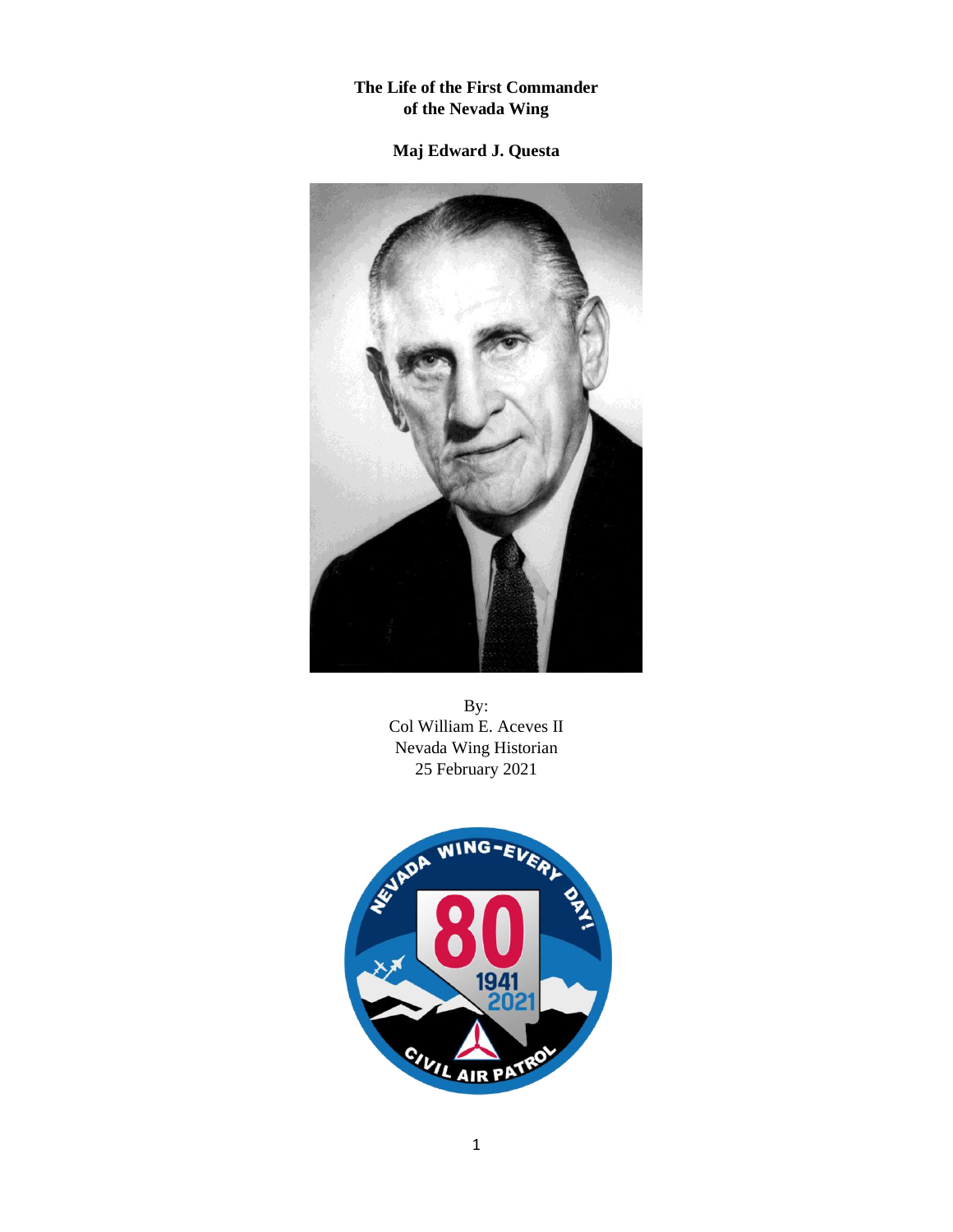The story of the Nevada Wing's founding and its first wing commander is one that traces its beginnings to a small agricultural community that no longer exists. It is the story of the first-generation son of Italian immigrants, a son imbued by his parents with an overwhelming desire to better himself, to rise above the station to which he was born. It is the story of the urgency of a peaceful, isolationist nation, trying to prepare itself to be dragged into the bloodletting that was raging in Europe and Asia and the confusion caused by the fog of sudden war.

The Civil Air Patrol (CAP) was fortunate that in the sudden onset of full-blown hostilities that a highly competent, yet quiet man, would be found to lead the Nevada Wing within days of the United States declaring war. That man was Edward John Questa.

### **Beginning and Early Years**

Edward John Questa, or EJ as he was normally called, was the typical American, a first-generation son of immigrants driven to succeed.

His father, Effurtino Questa (better known as Frank) was born in Italy in on January 14, 1863 and immigrated to the United States in 1882. His mother, Camelia Persolia, was born in Italy on July 24, 1873 and immigrated to the United States in 1889.

By the early 1890's, Frank and Camelia had met, married, and settled in Huffaker's Station, Nevada, a small agricultural community just south of the booming city of Reno. There, they ran their own sheep ranch, and Frank augmented the family's income by operating his own saloon.

Over the next decade, Mr. and Mrs. Questa would have four children: Ernest arrived on November 19, 1892; two and a half years later, on May 30, 1895, daughter Edith arrived; and on April 30, 1898 son EJ arrived. A fourth child died either at birth or sometime during childhood, an unpleasant but common occurrence during those days.

Growing up on a working ranch at the turn of the century was hard work but brought with it an opportunity for a lot of fun. There was the caring for the livestock, the annual shearing of the sheep, chickens to care for, barns and fences to keep repaired, errands to run for their dad's saloon, and school to attend. But there was also ample opportunity to ride horses, fish, camp, and hunt, particularly in the early 1900's. Marksmanship was a necessary skill in order to keep predators such as wolves and coyotes away from the livestock and helped provide meat for the table. Even in adulthood when he had long ago left the ranch behind him, EJ would still enjoy horseback riding, shooting, hunting, camping, and fishing. The small schoolhouse the Questa children attended is now a museum, the Historic Huffaker Schoolhouse, now located two miles west of its original site.

The eldest son, Ernest, graduated high school and as was common for immigrants, his parents encouraged him and his brother to do what it took to better themselves to get ahead in this land of opportunity. So, he enrolled in Heald Business College and began taking classes. On September 10, 1911 he was stricken with what was diagnosed as appendicitis. Antibiotics were not available then, so despite the best treatment available at the time, Ernest died of infection on September 15.

A second tragedy would befall the Questa family within a few years. Daughter Edith was diagnosed with serious mental illness and committed to an asylum. She would spend the remainder of her life in a mental institution.

When EJ finished high school, he took college courses which helped him secure his entry position in his chosen profession, banking. His first job in the banking industry was as an assistant teller with the Stockgrowers and Ranchers Bank in Reno.

The Questas had reason to be worried about the outlook for their surviving son in 1918. The Spanish Flu (otherwise known as the Great Influenza Pandemic of 1918-1920) had begun burning through the U.S.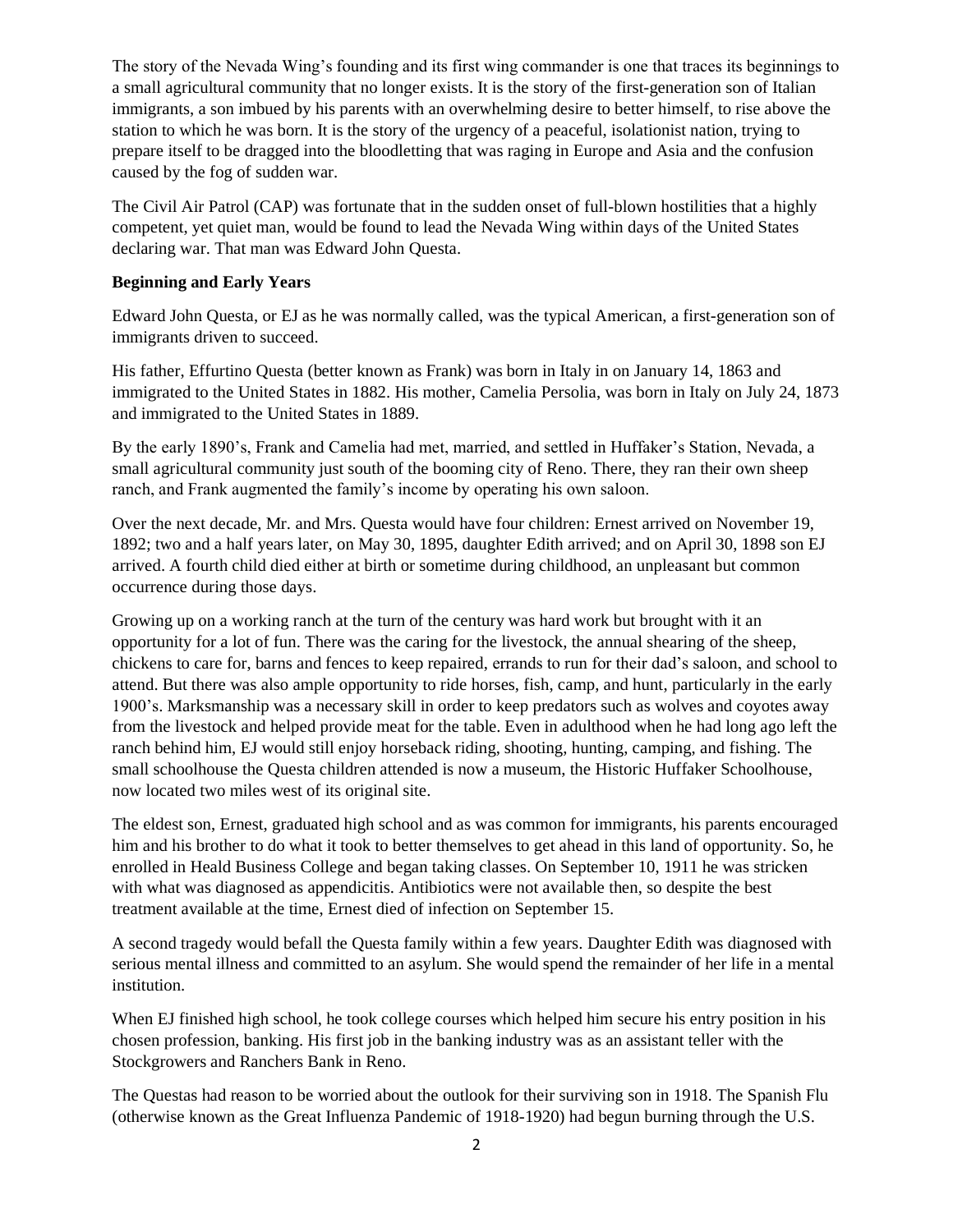population in early 1918, and the second wave, which was ultimately the most severe, began affecting the population around August. Uncharacteristically the greatest mortalities were among young, healthy adults. Mr. and Mrs. Questa, working at the ranch and outdoors, were not exposed to as many different people, whereas EJ, working in an enclosed office which saw dozens if not hundreds of different people pass through in a day, faced greater exposure and therefore risk of contracting the disease. Secondly, the United States had declared war on Germany in April 1917.

**REGISTRATION CARD** SERIAL<br>NUMBER **ORDER 2587**  $\ell$ a PERMANENT HOME AD  $A$ ge in Ye Date of Birth apri  $20$ RACE White Negro **Oriental**  $\overline{L}$ **U.S.C.** TIZEN ALII Native Born Cilizen by Father's Naturalized Doclarant Non-10  $\overline{\mathbf{u}}$  $\overline{12}$ 15<br> $\frac{1}{2}$  (and a citizen of the U, S, of what nation<br> $\frac{1}{2}$   $\frac{1}{2}$   $\frac{1}{2}$   $\frac{1}{2}$   $\frac{1}{2}$   $\frac{1}{2}$   $\frac{1}{2}$   $\frac{1}{2}$   $\frac{1}{2}$   $\frac{1}{2}$   $\frac{1}{2}$   $\frac{1}{2}$   $\frac{1}{2}$   $\frac{1}{2}$   $\frac{1}{2}$   $\frac{1}{2}$   $\frac{1$ PRESENT OCCUPATION EMPLOYER'S NATE yell unana k.  $dQ$ **18 PLACE OF EMPLOYMENT OR BIRT** 7í **NEAREST**<br>RELATIVE  $\overline{20}$ **I AFFIRM THAT I HAVE** ARE TRUE P. M. G. O.<br>Form No. 1. (Red) **OVER** 4572

EJ Questa's WW I Draft Registration Card

On September 10, 1918, EJ registered for the draft and faced the real possibility of being called up and sent to fight in the trenches of Europe. His draft registration card notes EJ as being of medium height and build, with blue eyes and brown hair. On October 14, the *Reno Gazette Journal* published the draft list. EJ's number was fairly low in the order. Things were not looking too optimistic for the Questa family.

Luckily, the Questa family was spared from the Spanish Flu, and the Armistice was signed on November 1, 1918, without EJ being called up to serve in the Great War.

By 1920, EJ's banking career was on the move. Keenly aware that his profession would require more from him than just showing up for work, he joined Toastmasters and the Reno Chamber of Commerce to make the necessary connections he would need to progress in his career.

EJ was lured away from Reno to San Francisco by the Bank of Italy (forerunner of the Bank of America), and on January 12, 1926 was promoted to assistant cashier.

At the time, the position of cashier was a middle-management position, above that of a teller, equivalent to today's comptroller. Young EJ was proving himself, rapidly rising within the banking profession. By 1930, the Bank of Italy had been renamed the Bank of America, and he had been promoted to a branch manager.

In 1928 A.P Giannini, founder of the Bank of Italy/Bank of America, in his effort to fulfill his vision of a nationwide bank, created the Transamerica Corporation, and transferred his banks to the corporation. EJ, now working for Transamerica Corporation, was transferred back to Reno on June 15, 1932, when he was appointed as their District Manager for Nevada. His star was rising and, in line with his duties as a banking executive, EJ began to make the necessary social rounds, his presence at society affairs being reported in the society columns.

EJ took up golf, a passion he regularly enjoyed up to the time of his death, and his participation in golf competitions was also regularly reported in the Reno newspapers.

At the time he was living at the El Cortez Hotel, a residency hotel that had been built in 1931 to cash-in on Nevada's lucrative divorce trade when Nevada reduced the residency requirements from 3 months to 6 weeks and an influx of temporary residents was expected. It might not have been a deliberate consideration, but EJ now had a 'target rich environment' for dates to accompany him to his social engagements. The El Cortez, built in the Art Deco style, at six stories was the tallest building in Reno when it opened and was considered quite opulent at the time. It still stands, and in 1984 was placed on the National Register of Historic Places.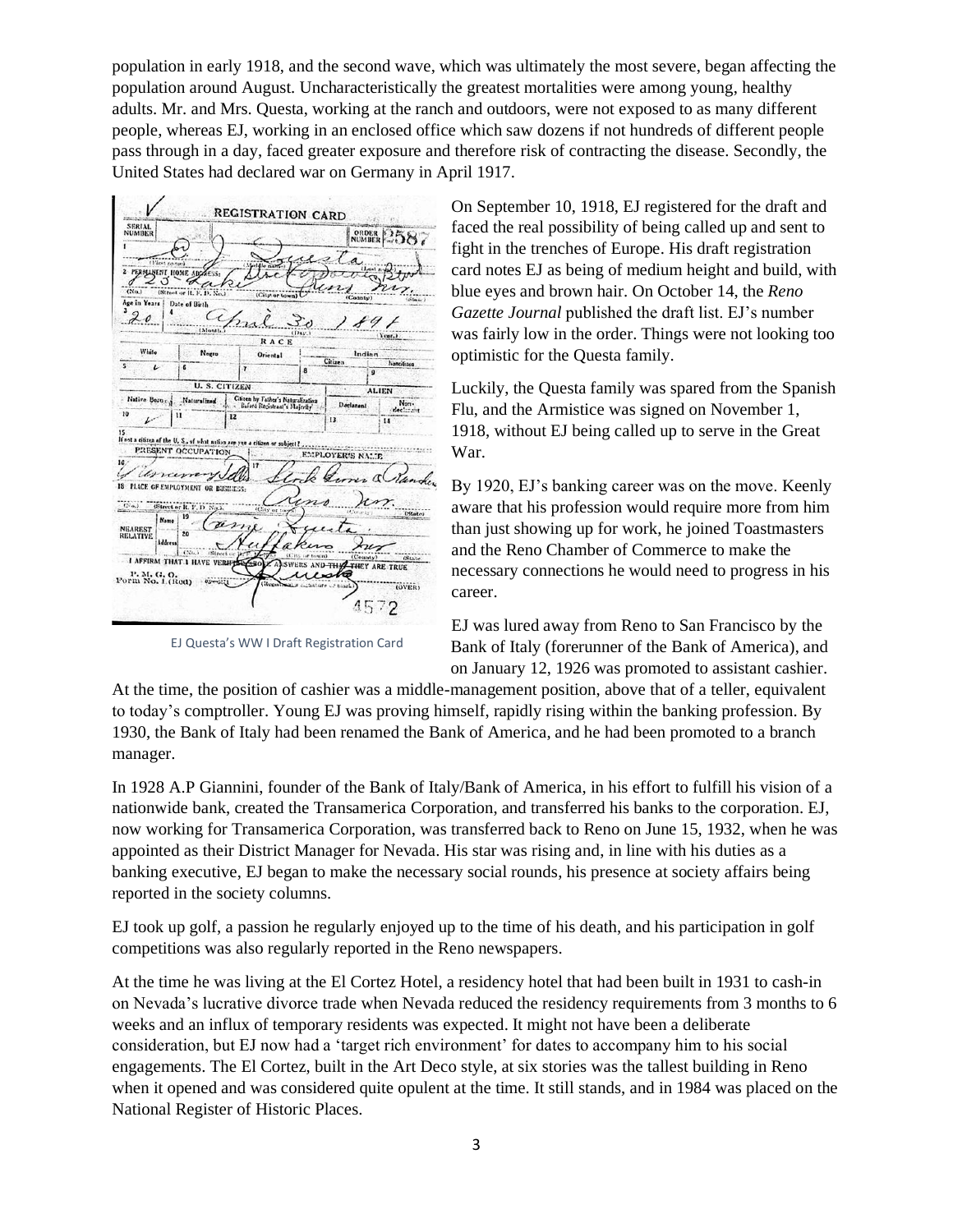On August 1, 1934, EJ began his association with the First National Bank. As was common for the period, he worked in a variety of positions at the main office with increasing responsibilities at the same location, and on January 13, 1938 the Board of Directors rewarded EJ by promoting him to Vice President.

At some point, EJ learned to fly, and would do his flying primarily out of the Reno Sky Ranch airport which had opened in the 1930's a few miles northeast of Reno. The first two Reno Air Races would come to be held at the airport until they were moved their current venue of Reno-Stead Airport. Reno Sky Ranch is now long gone and the site of a housing development like so many other small airfields of the time.

A characteristic that would continually dominate EJ's free time was his commitment to civic interests and activities. Again, he became a member of the Reno Chamber of Commerce, served as a trustee of the Washoe Medical Center, sponsored musical concerts, and was the treasurer for the Reno Rodeo Association.

#### **A \$10 Bet**

He may have been a middle-aged banker, but he was not without a sense of daring. In 1941, when the main attraction for the opening of a small airport outside of Reno did not show up, the airport owner was stuck with a crowd of 3,000 spectators expecting a show. For some reason, the desperate owner approached EJ and bet \$10 that EJ would not parachute out of an airplane. Having received some verbal instructions on parachuting (but never any practice) EJ was confident on his ability to do it, so he shook hands on the wager. Strapping on a 'chute, climbed aboard a Fairchild airplane, and they took off, climbing to 3,000 feet. The first pass over the field, EJ was sitting in the doorway and gave himself a shove but did not move – his hands would not let go of the aircraft. They swung around for a second pass – there were 3,000 spectators below and they wanted a show -- EJ was determined to give it to them. The second time was the charm, and out he went. However, he was tumbling as he fell, and the expectant crowd below were holding their breath – when would he pop his 'chute? He fell about 1500 feet before he was right-side up again, pulled the ring, and his canopy unfurled to the relief of the crowd below. The crowd got quite a show and, ever the banker, EJ collected his \$10. When asked if he was worried that he would forget where the pull ring was while he was falling, EJ replied "No sir. You remember that very well! In fact, if you are going to parachute, I would say give it no thought. You will remember. Oh yes, absolutely, that you will remember!"

#### **Founding of the Nevada Wing**

Gill Robb Wilson, described in Frank Blazich's recent book on the Civil Air Patrol as the 'intellectual founder' of the organization, started the ball rolling on the creation of the Civil Air Patrol in 1939. He realized that aviation in the United States would be severely curtailed, if not outright banned, within the country should it be dragged into the wars that were being fought on the sides of the oceans that flanked the U.S. mainland. He sought out other similarly minded individuals and they studied what could be done to utilize civilian general aviation as a very useful tool to support whatever national effort for the upcoming involvement in the two-ocean war would look like. By 1941 some individual states were attempting to do the same within their own boarders, but Wilson, et al, were thinking along the lines of a national organization.

They studied with great interest the individual state aviation plans. In Ohio, the Civilian Air Reserve (CAR) had been formed in 1939, and by 1941 other CAR units had been formed in Colorado, Connecticut, Florida, Maine, Massachusetts, New York, and Pennsylvania. These groups, with a military organizational structure, would serve their individual states and remain distant from the military. It was clear that civilian pilots wanted to contribute their skills and their machines to a worthy cause.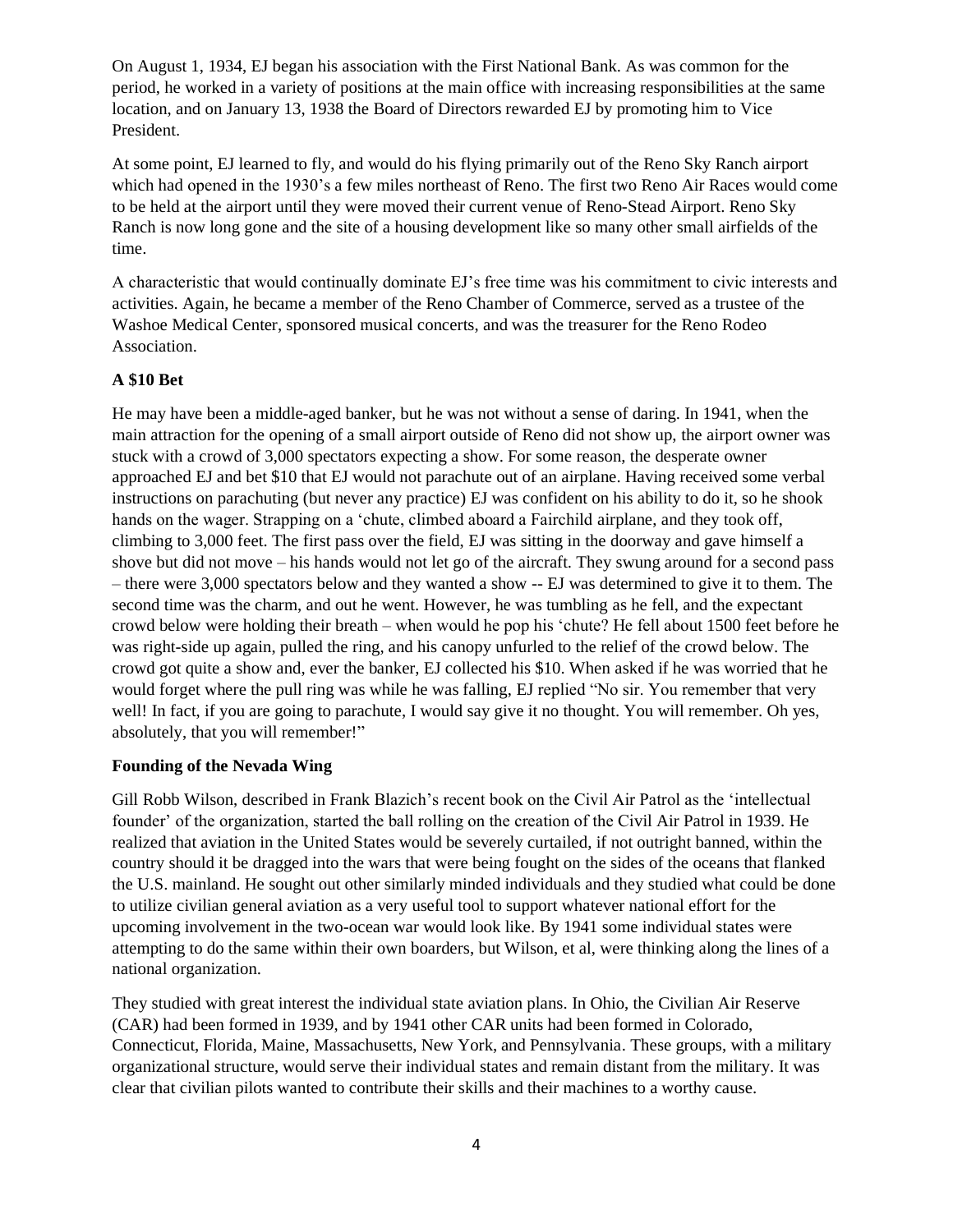The Federal government also realized that organizing the civilian side of the house was a necessary priority, and President Roosevelt began creating several agencies and offices to study what was needed to prepare the civilian population for war: The Office of Emergency Management, Council on National Defense, National Defense Advisory Commission, and others, came into existence.

In September 1940, Roosevelt called up the National Guard. States that were counting on being able to use the Guard's aviation units now found themselves without their own air forces.

Although the concept of the CAR was catching on and was the front runner for what the national organization would be, it was New Jersey's Civil Air Defense Service (CADS), with its Civil Air Guard (CAG), that really fit the bill (It didn't hurt that Wilson was assisting in its creation) It stressed civilian cooperation with the military. That was the clincher as far as Wilson and his group were concerned.

On May 20, 1941, President Roosevelt created another agency, the Office of Civilian Defense (OCD), and named New York's Mayor, Fiorello LaGuardia, as its director. LaGuardia himself was a former Great War bomber pilot. LaGuardia created a committee to advise him on aviation matters, and appointed Wilson as one of its members. Wilson now had the ear of the head of the OCD.

In early July, Wilson and LaGuardia sent their plan to Washington for consideration. Because it was an aviation matter, the plan was delivered to the Army's aviation office. The sign on the office door read "Major General Henry H. Arnold, Commander, U.S. Army Air Forces". General Arnold was receptive to the plan and began detailing officers to work on making the plan a reality. The CADS plan was considered superior, more fleshed out and with a better chance of success. General Arnold would have several discussions with LaGuardia and Wilson, and the staff he had assigned, as well as other civilians in related agencies over the next months. By September they had refined the program and decided to call it the Civil Air Patrol.

Although most of the political and civic leaders of the day knew that America's involvement in the war was imminent, nobody knew exactly when, or where, the real war for the U.S. would start. The U.S. was already being shot at by Japan and Germany. In December 1937, the gunboat U.S.S. *Panay*, PR-5, and four small Standard American oil tankers were sunk on the Yangtze River in China by Japanese aircraft, supposedly a case of misidentification. In the Atlantic, two American destroyers that were escorting British convoys were torpedoed; on October 17, 1941, the U.S.S. *Kearney*, DD-432, was torpedoed and severely damaged near Iceland, and two weeks later, on October 31, the U.S.S. *Reuben James*, DD-245, was torpedoed and sunk, also near Iceland. The shooting had already started.

On December 1, 1941, LaGuardia signed a memo that was apparently intended to get the pamphlet about CAP to the GPO. Later that week, he was informed that General Curry's name had never made it the GPO; the presses were still waiting for the name so they could start printing the CAP pamphlet and CAP enlistment forms. The Japanese attack on Pearl Harbor caught everyone – the U.S. government, the military, the OCD, and the fledgling National Headquarters staff - by surprise. Nobody was truly ready. On December 8, LaGuardia signed OCD Administration Order No. 9, formally creating the Civil Air Patrol and naming General Curry to the position of National Commander of the Civil Air Patrol. The presses at the GPO finally started rolling.

With archives at the Nevada State Capitol and the University of Nevada, Reno, unavailable right now due to the current COVID-19 pandemic, the exact date when Nevada Governor Edward Carville received the message about his needing to appoint a wing commander, as well as any memos that may have been written on the topic (such as who was considered or recommended), are not currently known. What can be surmised is that it was sometime between November 28 and December 11.

Buried on page 20 of the December 11 edition of the *Reno Gazette Journal* was a two-sentence announcement of the appointment that day by Gov. Carville of E.J. Questa as "the director of the civilian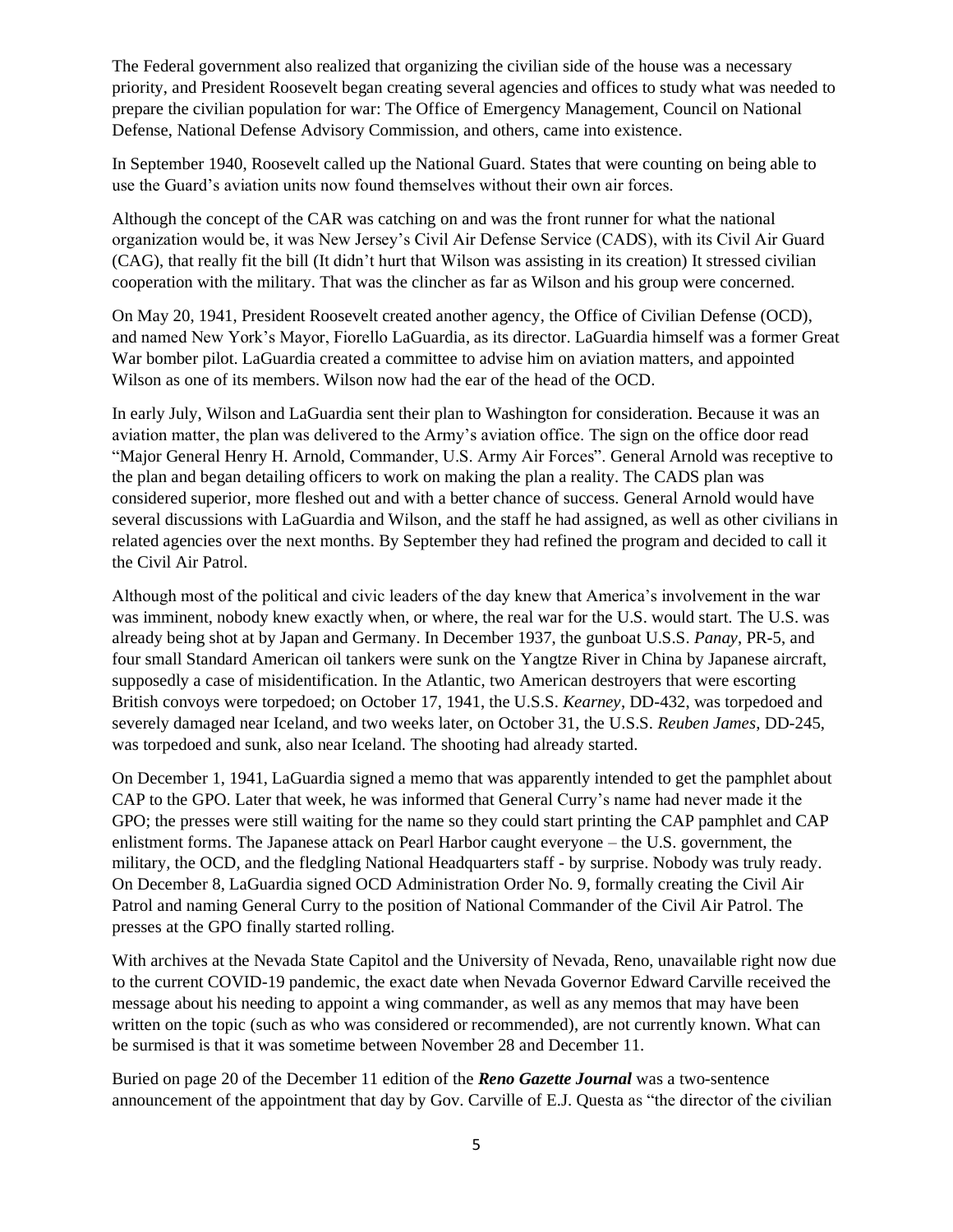aeronautics organization for Nevada" and that EJ would head to Washington D.C. on Saturday for a conference.

Immediately upon returning from the three-day conference, EJ spoke to reporters. On December 18 he met with the press and explained the organization's purpose and what its organizational structure would be. Still buried on page 20, but with its own headline, for the first time a Nevada newspaper called the new organization by its correct name: "Civil Air Patrol To Be Organized Here".

Upon returning from the conference, EJ hit the ground running. He began by speaking with many of the contacts he had developed over the years -- businessmen, educators, airport owners, pilots, local ranchers, law enforcement, forestry service and government leaders -- explained what this new organization was about, and convinced many of them to join, assigning several to key staff positions on his nascent wing staff.

EJ had his work cut out for him – trying to form a working state organization that had no equipment, no well-defined mission, and only him as a member – and trying to function as a bank vice president to boot. His office at 206 North Virginia Street would function as the Nevada Wing Headquarters until January 1942, when the headquarters moved across the street to 130 North Virginia Street and into the office of one of his wing staff members.

The folks that would make up National Headquarters had spent the months prior to December 1 doing their homework, compiling a vast number of statistics: populations of states (the 1940 census having just been competed), the number of airports within each state, the number of pilots within each state according to the Civil Aeronautics Administration (CAA), the number of schools, especially high schools, and so on. By December 1941, they had developed a basic plan with goals for each wing. Nevada, with its population of 110,000, had the lowest population of any of the 48 states (Wyoming, the second least populated state, had more than twice the population of Nevada), so the Nevada Wing was expected to have the fewest numbers of members (smaller than Rhode Island!) if things were to go to plan.

Meeting with his key staff, EJ and the staff came to realize that, in all likelihood, the bulk of their air missions would be focused on search and rescue. With Army Air Force training taking place either directly over, or passing through, the airspace over Nevada, there would be a number of crashes, either due to pilot inexperience, bad weather, or mechanical failure (military piston aircraft engines of the time, although quite good for the era, were not as reliable as the engines that power the aircraft of today  $$ aircraft engine technology, as well as that of radio navigation technology, has come a long way).

But it would not be enough to simply locate a downed aircraft by air. If a pilot and/or crew had survived the crash, most probably it would be necessary to get to them with medical aid and bring them out. Some sort of ground units would also be required. Helicopters were still undergoing development at the time, and therefore unavailable.

Most of Nevada was quite barren, more so than today. A small network of paved roads existed, with most other roads being dirt and gravel, with almost all of them located on ranchland. An ambulance could possibly make it to the dirt road nearest a crash site, but even then, most of the crash sites would still be miles away. So, in addition to aviation units, Nevada Wing formed a mechanized unit, the *Washoe Mechanized Unit*\* (by the fall of 1942 it would be complete with a mobile hospital).

\_\_\_\_\_\_\_\_\_\_\_\_\_\_\_\_\_\_\_\_\_\_\_\_\_\_\_\_\_\_\_\_

*<sup>\*</sup> The Reno Mechanized Unit was disbanded after the war and not to be confused with the Washoe Jeep Squadron that was founded about December 1950.*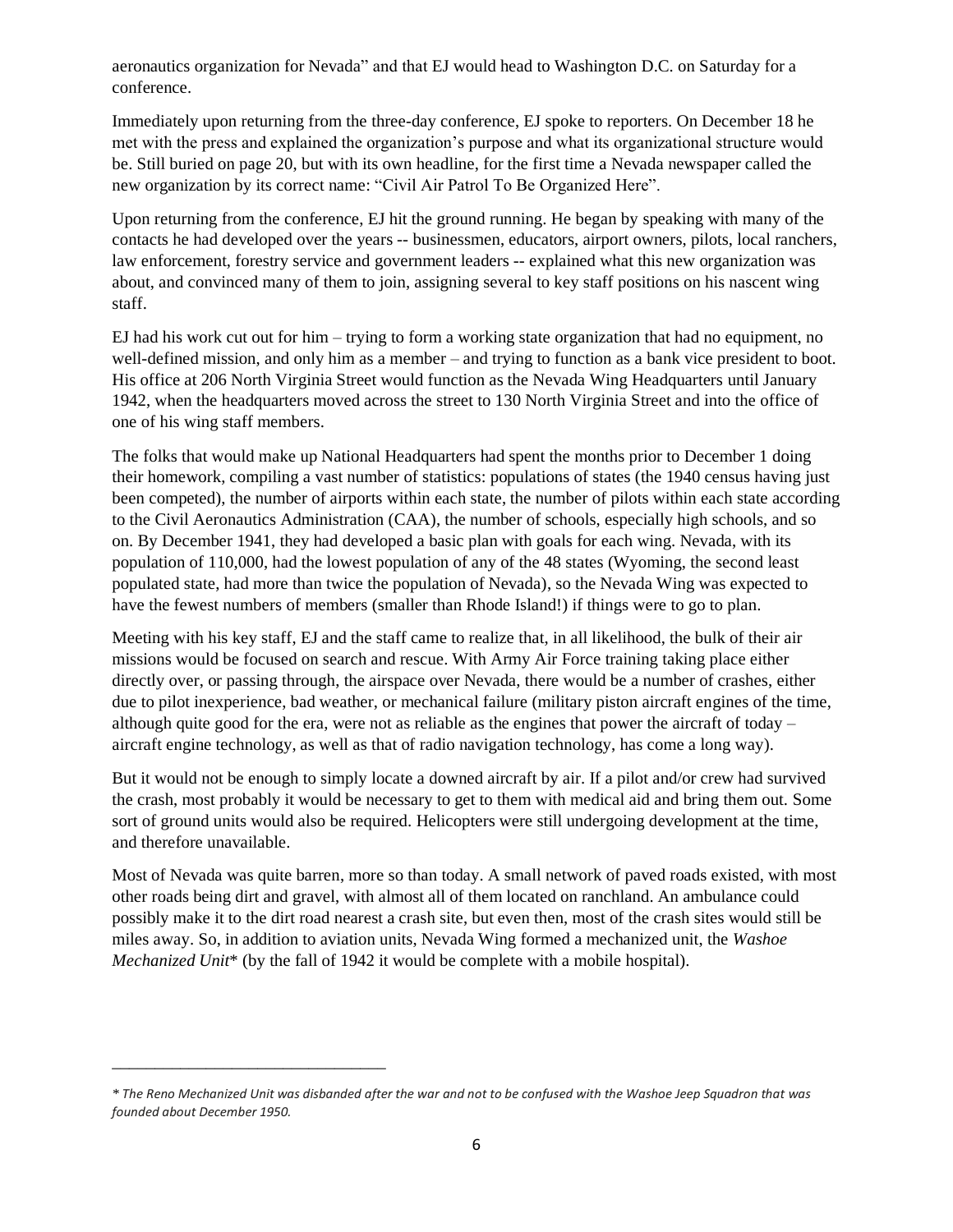

Also formed within Nevada Wing was the only mounted unit ever formed within CAP. Working together, the air units would find the objective of the search, communicate the position of the target to the ground units by either radio (if the aircraft had one) or message drop, and the ground units would converge on the crash site. The mechanized units would get as close as possible, and the mounted unit would get to the crash, render first aid, and bring the victim(s) to the waiting CAP ambulance(s), either on horseback or on a stretcher carried between two horses.

The first unit to be stood up was the Squadron 961-1 (Air). It was quickly followed by the second unit, Squadron 962-1 (Mounted). The third unit quickly followed, Squadron 963-1 (Mechanized). During the war, only three units were designated squadrons within Nevada Wing, all of them in Reno. The other units raised further away from Reno were designated as flights. This was probably since Reno was the population center of the state, and therefore, could raise larger units more easily. Las Vegas would not overtake Reno in terms of population until after the war.

EJ found that getting airport operators and pilots to with work with the Nevada Wing was not as hard as one would have thought. Not only were airport operators filled with patriotism, but for the smaller airport operators there were financial considerations. Given that all flying within 100 miles of all coasts was now prohibited and general aviation even within the interior of the U.S was all but eliminated, if an airport that was not already servicing commercial air flights wanted to survive, and if Nevada pilots wanted to still fly, EJ's Nevada Wing was the only game in town.

EJ began hitting the speaking circuit talking up CAP and the Nevada Wing wherever he went -- Kiwanis Club meetings, business clubs, professional organizations, pilot associations and clubs, ladies garden clubs -- none were immune to his efforts.

He found himself not only going to meetings to try and advance CAP and the Nevada Wing, but in one instance he worked to get members of a Reno squadron exempted from a local ordinance. In Reno, a zoning ordinance made it illegal to keep livestock in the backyard of a residence. This posed a problem for the equestrian members of Squadron 962-1 (Mounted). Most of them boarded their horses outside the city on farms and small ranches. They argued that valuable time was wasted in driving to wherever their mounts were stabled to get them into trailers and moved to the mission location. Lives could possibly be saved if they could load their mounts into the trailers at their homes, and head directly to the search area from there. EJ, Nevada Wing, and Squadron 962-1 (Mounted) prevailed, and on June 20 the Reno City Council granted members of the mounted unit an exemption to the no-livestock ordinance that remained in force for the duration.

On January 7, 1942, National Headquarters belatedly published General Order No. 1 which formally appointed all 48 wing commanders. As there were only 48 states, only 48 wing commanders were appointed. It would not be until after the war that the remaining 4 wings -- Alaska, Hawaii, Puerto Rico,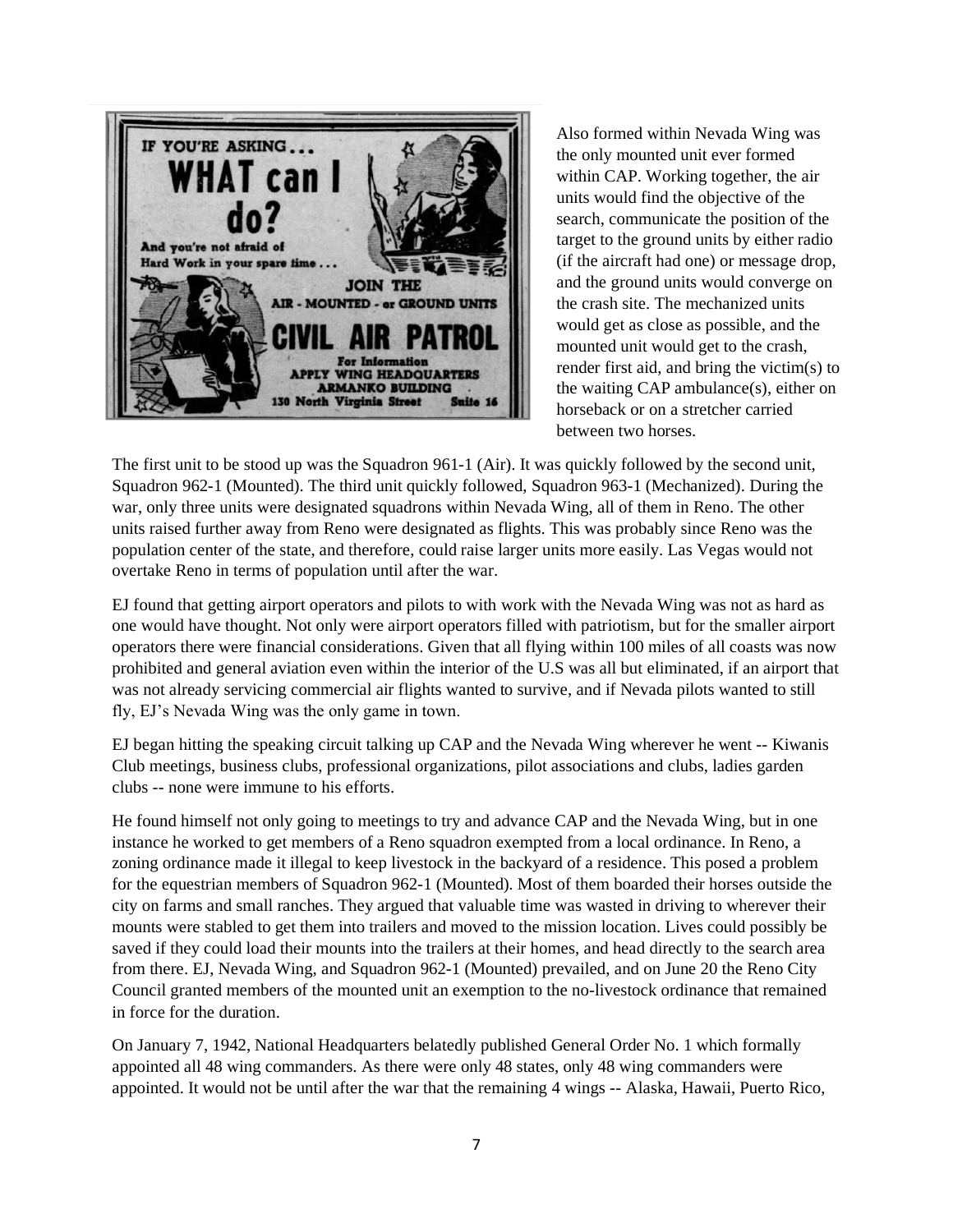and the National Capitol Wings -- would be added to the organization. EJ was among those listed, but without grade.

Unlike today's grade structure, once the wear of military was authorized, grade then was determined by the duties one was assigned. Wing commanders, unless they had held a higher grade in the military prior to joining CAP, were Majors. Squadron commanders were 1<sup>st</sup> Lieutenants. Pilots, observers, mechanics, radio operators and others were given enlisted grade. For most of EJ's CAP career, Nevada's first wing commander served without grade.

By the end of January 1942, EJ commanded a wing of 70 members. It may not sound like a lot, but given Nevada's population size of only110,000, his percentage of Nevadans as members was better than those of all the larger states such as California, New York, and Texas. By March 10, the membership of Nevada Wing had more than doubled to 161, placing Nevada Wing at the 43<sup>rd</sup> largest wing in terms of overall membership. With 68.5% of the civilian pilots of Nevada enlisted into CAP, Nevada Wing placed at the number two spot in terms of pilot percentages, earning the wing a mention in that month's *CAP Bulletin* that made the rounds of the OCD.

At the end of January, EJ authorized a press release which was carried by the papers. In it he announced that it would be necessary to have five ground support personnel for every pilot. Meetings would be held once a week, and all members were required to wear CAP uniforms and to exercise military courtesies while on duty (this included meetings and training). Although National Headquarters was still trying to formulate what the mission(s) would be, EJ's press release let the public know just what the Nevada Wing would be doing: searching for lost fliers and aircraft, patrolling remote areas and roads, evacuation support, and transporting Army and OCD personnel and material when needed. This last item would be a mission the CAP soon created the Courier Service to handle this last mission and the Nevada Wing would continue to support.

# **Range Command Recruits Sought**

Enlistments in the range command of the civil air patrol are now being accepted, Wing Commander E. J. Questa announced yesterday, with Nevadans living in sparsely populated areas on ranches or in mining districts urged to apply.

Enlistment is much like the army and a careful check of each applicant is made. Upon acceptance, an enlistment oath is adminsitered. The new recruit, however, is required to take a training course, which for the range command will include study in first aid, crash procedure in ground rescue work, signaling and plane identification.

The range command, when completed, Questa said, will form a state-wide network of ground observers, rescue crews and guides who will work with units flying overhead in rough country. Most sheriff's offices are cooperating.

By March, not only were there three squadrons in Reno, but flights were also popping up in other locations. The papers announced the founding of a flight in Winnemucca on the  $10<sup>th</sup>$ , while groups in other locales were considering forming a flight.

Nevada Wing Headquarters, realizing that most of the operations would be taking place on private ranches, needed to establish some sort of working arrangement with the ranchers. So, in May, EJ announced the formation of the 'Range Command' and appealed to the farmers, ranchers, ranchers, and residents in mining districts in the remote areas to apply. Their knowledge of the surrounding areas would be invaluable to the mission of the Nevada Wing. Additionally, it would put CAP rescue assets closer to where they would be needed, instead of having to either fly or drive from Reno, where most members and assets were located. Soon, flights were popping up in communities such as Battle Mountain, Carson City, Elko, Ely, Garnerville, Hawthorne, Las Vegas, Yerington, and others.

While EJ was proving immensely successful at recruiting members and starting up units, he was plagued by the same problem faced by every CAP commander since the beginning – that of retention of members. But his problem came from a different circumstance than current commanders have. He was not losing members because of boredom or dissatisfaction with the program. His problem was that many, if not most, of the young men who were not classified as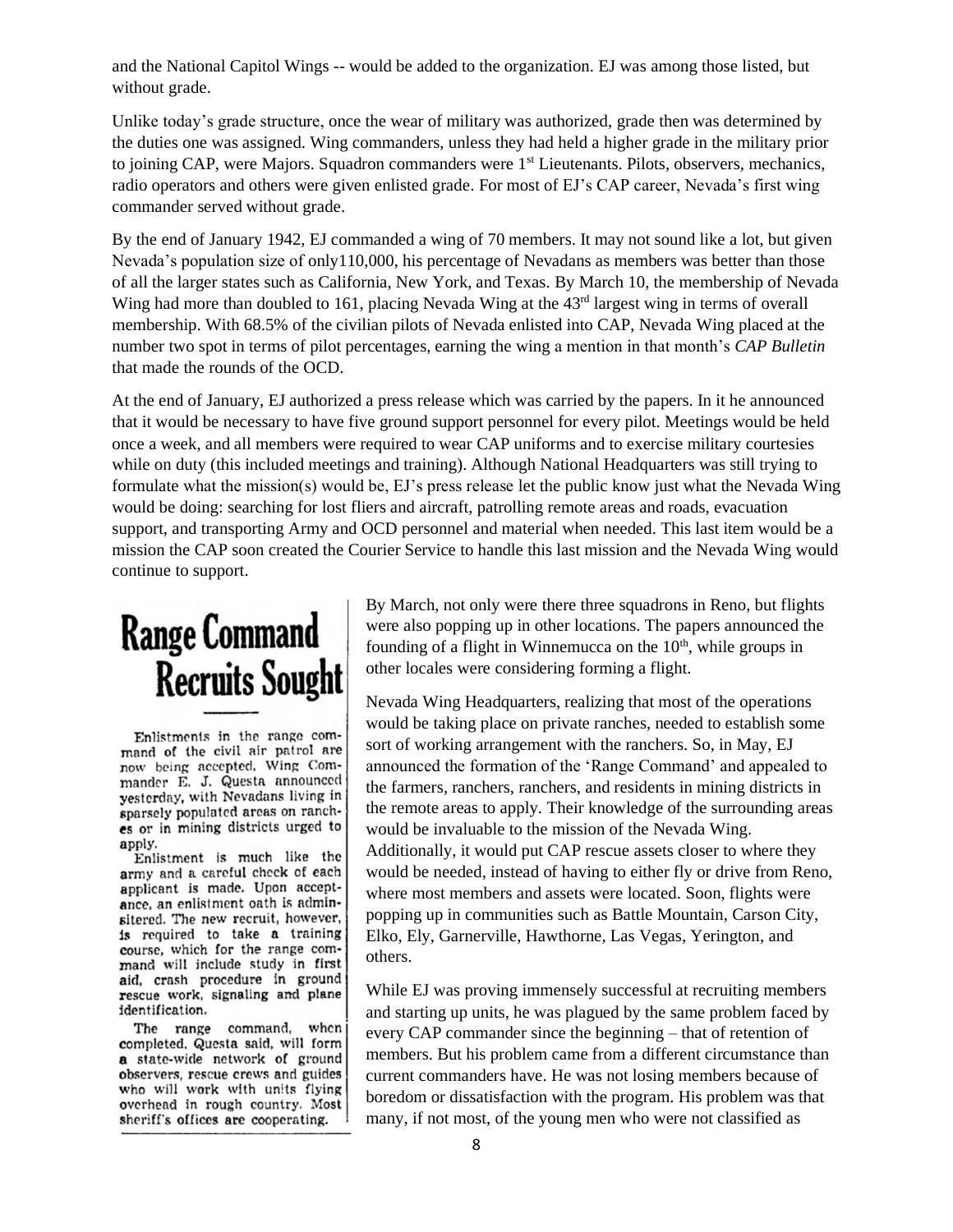exempt from military service due to being employed in a critical capacity, were being called up at some point after enlisting with CAP (all were over 18 years of age, and the Cadet Program, had not yet been authorized). CAP from the beginning had been created with the understanding that membership did not confer exemption from military service. Some units were losing members almost as fast as they were joining! In some cases, he was losing members to the Coastal Patrol activity as early as January 1942. Two of the members he 'lost' were among those later awarded the Air Medal for their Coastal Patrol service: 1<sup>st</sup> Lts, K.H. Lloyd (9-6-278) and W.A. Rowse (9-6-040), both of whom served at Coastal Patrol Base 12 in Brownsville, TX.

On July 12, the Nevada Wing held what was probably their very first practice mission, which would come to be called a SAREX (Search And Rescue Exercise). The scenario was a crashed bomber with a group of saboteurs closing in to capture a special bombsight. The search target was located and the 'saboteurs' captured. At the end of the effort, EJ conducted a review of the mounted unit. The effort was covered by the press, both print and film. In the paper the following day the press dubbed the activity "The Battle of Hunter Creek".

A week later, a photo was taken of (the now) Maj. Questa for distribution to the wire services. It is the only photo known at this time of him as wing commander. In the photo, he is shown in his role as a bank vice president, dressed in a two-piece suit, with a handkerchief in his left breast pocket, standing in the doorway to his bank's vault examining some sort of document. The man is of slender build, thin nosed and as typical for a 43-year-old man, with a receding hairline, his dark hair parted on the right.

#### **Active Duty**

# **Edward J. Questa Given Commission**



In September 1942 Maj. Questa received notice that he was being called up for duty. Maj. Questa was commissioned a Lieutenant Commander in the US Naval Reserve (USNR) on September 9; he was still wearing gold oak leaves, but now he was getting paid for his service -- however not as much as a bank vice president! Presumably because of his pilot's license and his age (44) and banking background, his officer classification was "A-VS", which meant he was a USNR aviation officer qualified for specialist duties.

Maj. Questa submitted his resignation as Nevada Wing commander effective September 15 and spent the next four weeks getting his and the bank's affairs in order as well as making provisions for the care of his mother.

His orders had him reporting to Naval Air Station (NAS) Quonset, RI for basic training (he missed by a couple of months being in the same class with a future U.S. President, Richard M. Nixon). He resigned from CAP on October 10, the day after the founding of the CAP Cadet Program, and departed Reno on Wednesday, October 14. His departure was subject to front page coverage in the Reno newspaper, compete with the second known newspaper photo of him, this time wearing the uniform of a USNR Lt. Cmdr. Two columns over, the paper also ran an article announcing a CAP recruiting night in Reno no less. From NAS Quonset his next duty station was Naval Auxiliary Air Station (NAAS) Kingsville, TX where he was assigned duties as Executive Officer.

NAAS Kingsville was an auxiliary field for nearby Naval Air Station *Nevada State Journal, May 21, 1942* (NAS) Corpus Christi. There, 800 instructors were providing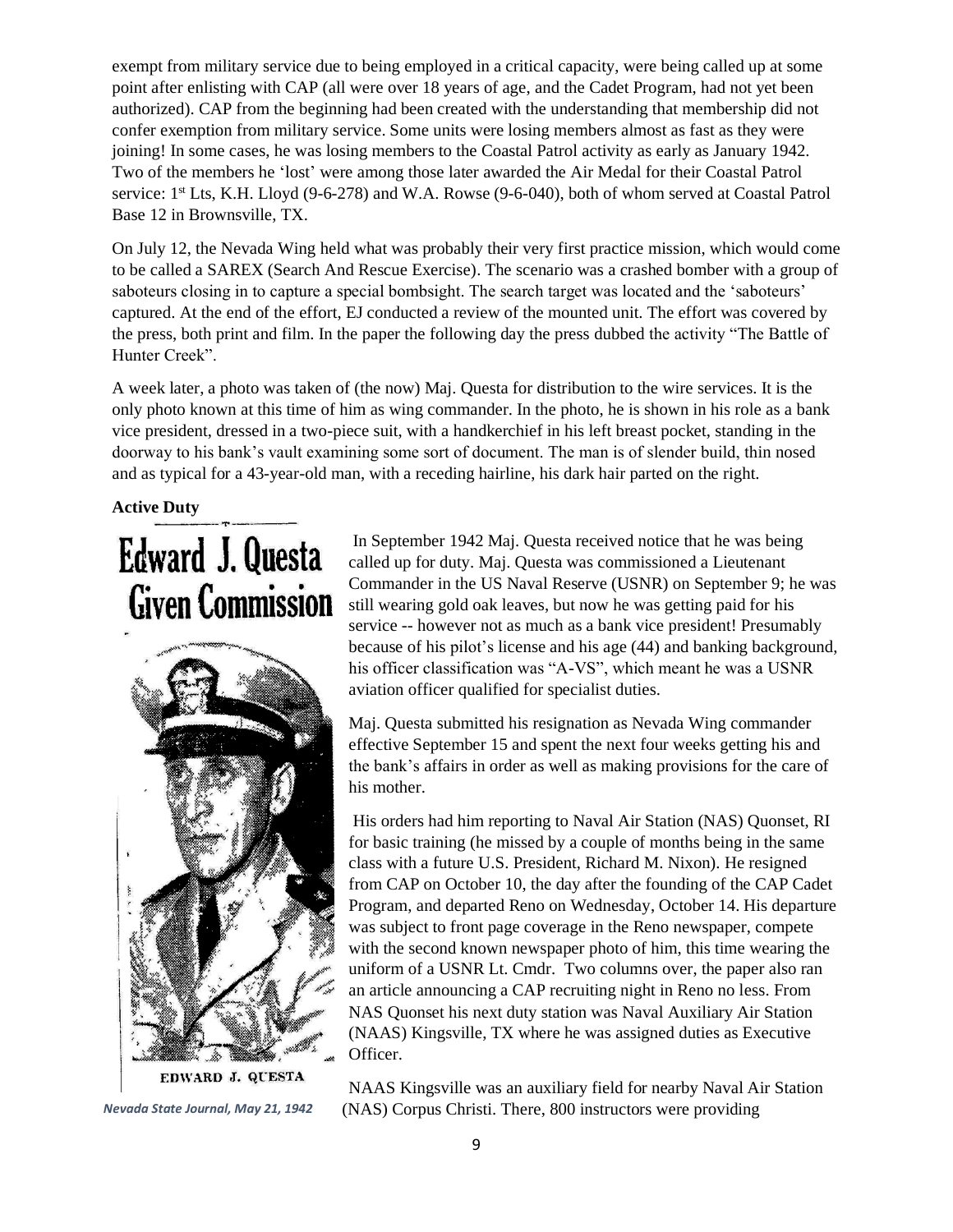intermediate flight training to naval aviators in SNJ, SNV, SNB, OS2U, PBY and N3N aircraft. They were graduating 600 pilots a month, and by 1944 they were the largest naval aviation training facility in the world. By the end of the war, over 35,000 naval aviators had earned their gold wings there. After graduating, the pilots would go on to their advanced training, becoming either fighter, dive bomber, torpedo, or cargo pilots. One pilot they graduated in 1943 went on to become a torpedo-bomber pilot and on to government service, culminating as another U.S. President, George H.W. Bush.

QUESTA-In Reno, September 13, 1943, Camelia Questa; mother of Lieut. Cmdr. E. J. Questa of the United States naval reserve; sister of Mrs. Letty Zolezzi and John Prosole of Reno; a native of Italy; aged 71 years. Funeral services will be held at 11 a. m. Wednesday at St. Thomas Aquinas cathedral when a high requiem mass will be celebrated by the Rev. Luigi Roteglia. Interment, St. Thomas cemetery. Recitation of the rosary at 8:15 p.m. Tuesday at the O'Brien-Rogers chapel.

On September 13, 1943, with her son overseas serving his country, Mrs. Questa underwent exploratory surgery, developed bronchial pneumonia, and passed away.

In September 1944, the Navy decided to reorganize its classification system of officers, and now Lt. Cmdr. Questa went from being classified as an "A-VS" to a "(D)L", which meant "Limited General Service, Deck Duties". Not that it changed his duties any, but after two years of watching younger men prepare to go off to battle, it was beginning to eat at him, and it was time for a further change.

During times of war, there are some men who are perfectly content

to sit out the hazards with a safe, comfy billet in the U.S. There are others that desire to see the action, or to test their mettle in the face of danger, or just feel that doing their duty requires them to go into harm's way. Whatever the case, this 46-year-old Lt. Cmdr., who was too old to fly for the Navy, no longer having any dependents at home, and could otherwise sit out the war in a safe assignment in Texas, wanted to be closer to the action, so he applied for a transfer to an area he already knew, the Pacific.



#### *U.S.S. Custer, APA-40 1*

Lt. Cmdr. Questa's request for transfer was granted, and on February 13, 1945 he reported aboard the U.S.S. *Custer*, APA-40 at Terraguna, Philippine Islands. By the time Lt. Cmdr. Questa reported aboard, the *Custer* and her sister ships were veterans of several invasions: Kwajalein, Eniwetok, Saipan, Guam, Leyte, had just completed the Lingayen invasion and were engaged in mopping up the area.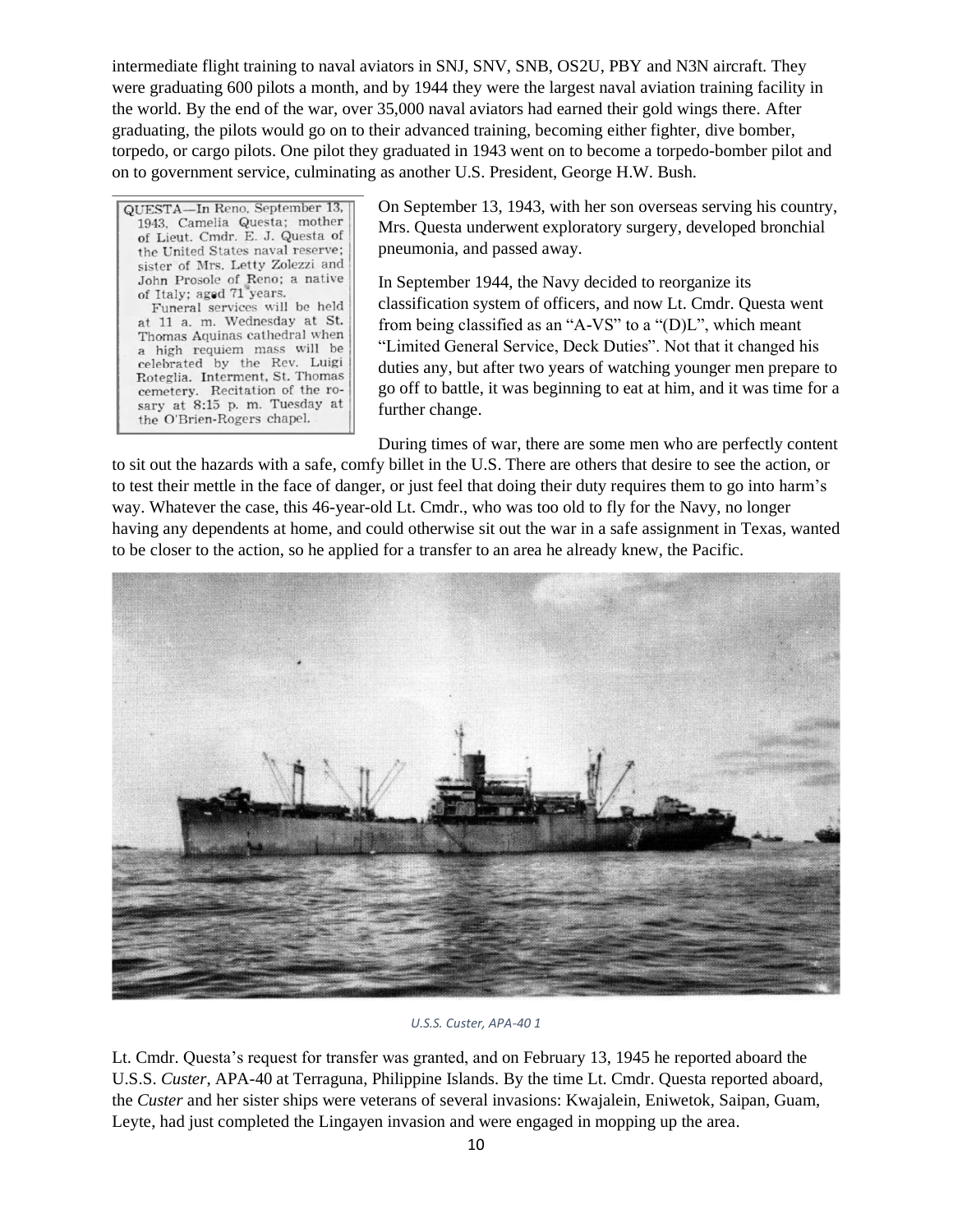The *Custer* was a *Bayfield* class attack transport, and the flagship of CTD-39 (Commander, Transport Division 39). Although the *Custer* was 492 feet long and displaced 8,100 tons and carried two 5"/38 caliber guns, four 40 mm and 18 20 mm antiaircraft guns, her true weapons were the nineteen small landing craft she and her sister ships carried to land the 1200 heavily armed troops and 4700 tons of combat cargo each ship contained within their hulls: ammunition, guns, tanks, explosives, food, radios, medical equipment, tents, jeeps, bulldozers, etc. Attack transports had one purpose: to get troops to an enemy held beachhead, to take it, and with the assistance of attack cargo ships loaded with more supplies, to keep it.

Lt. Cmdr. Questa was detailed to the staff of CTD-39, along with 42 other officers and 108 enlisted men. Their job was to help plan the next invasion, Operation Iceberg -- that of Okinawa. His planning skills quickly got him named the chief of transport for the landings.

In mid-March the *Custer* began taking on cargo and troops. The *Custer* weighed anchor March 27 and formed up with the rest of Task Force 55 force for Operation Iceberg. This would be the largest amphibious invasion in the Pacific – 1,300 ships in all. The *Custer* and the other attack transports and tank landing ships (LSTs) were going to put 183,000 troops ashore and wrest the first piece of the Japanese homeland from 76,000 Japanese troops and 40,000 Okinawan draftees, both of which were determined and fanatical, expected to fight hard and make the U.S. pay dearly for the island. The expectations were right – this operation was the bloodiest of the war, with 20,000 U.S. troops killed, about 110,000 Japanese and Okinawan defenders killed, and another 40,000 – 150,000 civilians dead or missing.

L-Day for the Okinawa invasion was April 1, and CTD-39 was assigned to Task Group 55.1, which was part of the Southern Attack Group. Lt. Cmdr. Questa orchestrated his portion of the invasion flawlessly, his planning went off without a hitch. The *Custer* and three other attack transports and two attack cargo ships of their division began landing men and combat cargo on Hagushi beach. H-Hour was 0830, and most of the landing craft hit the beach on time. The landings were relatively unopposed, with the occasional sniper the exception. Some Japanese aircraft managed to make it to the ships, and a few kamikazes found their mark.

By nightfall over 60,000 U.S. troops were ashore, the beachhead was 15,000 yards wide and in places 5,000 yards deep. Almost no casualties had been sustained. The real fighting would not start until April 4.

The *Custer* continued to empty her holds, landing troops, supplies, and equipment, and when the serious fighting started, landing craft began returning from the beaches carrying the wounded and the dying, first to the waiting hospital ships, and when they were full, to the anchored transports. During this time, the anchored ships were under Japanese air attack, frequently by kamikazes. To understand what these attacks were like for Lt. Cmdr. Questa and the men on the transports, take in the 1956 movie "Away All Boats" (for the eagle-eyed, try spotting Clint Eastwood in one of his earliest film roles!)

On April 6 the *Custer*, now filled with wounded, departed Okinawa, bound for Pearl Harbor. Once at Pearl and her cargo of wounded troops offloaded to the waiting ambulances, the *Custer* headed stateside for a needed overhaul. It was her first time in American waters since December 1943.

During this period stateside, Lt. Cmdr. Questa was probably given some leave and returned to Reno to visit his friends and perhaps his sister. Once his leave was over, he would have reported back to his ship for refresher training, as well as being briefed on the initial plans for Operation Downfall, the planned invasion of Japan. Operation Downfall, if executed, would be the largest invasion in history and was so complex that it was divided into two parts: Operation Olympic would come first, and in late 1945 would land troops in the southern part of Japan. Operation Coronet would take place in early 1946 and would land troops in northern Japan. Additionally, in July 1945, EJ traded the gold oak leaf and two and a half stripes of a Lt. Cmdr. for the silver oak leaf and three full stripes of a full Commander.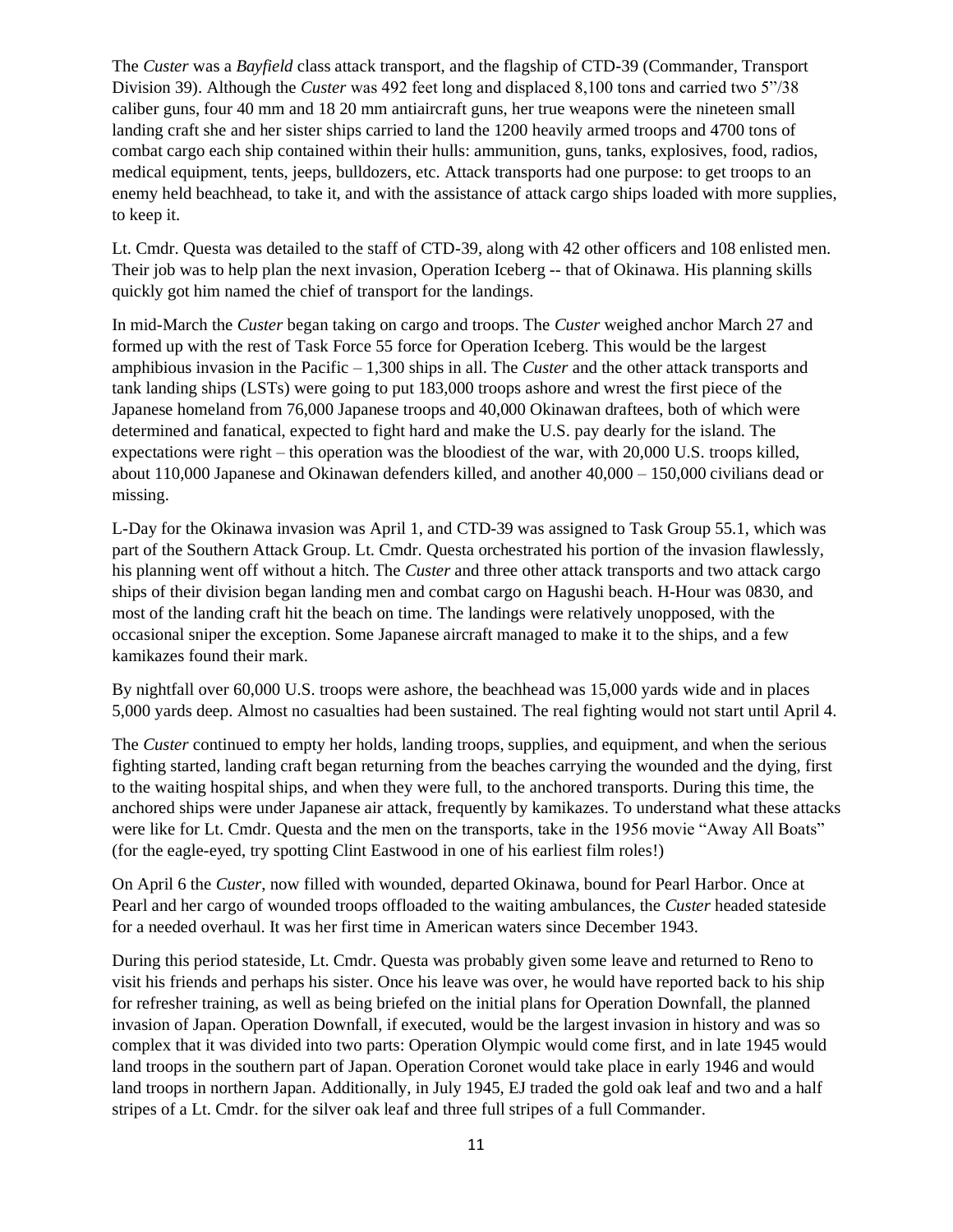Her overhaul complete, the *Custer* departed San Diego in company with several other ships on August 5 for Pearl Harbor. The bombing of Hiroshima and Nagasaki which took place while the *Custer* was enroute changed everything. Arriving at Pearl soon after the Nagasaki bombing, the *Custer* anchored and Cmdr. Questa and the crew, like everyone else, waited to see what the Japanese would do. They were rewarded on August 14, when the Japanese capitulated and accepted the unconditional terms of surrender. On September 2, the "Instrument of Surrender" was signed aboard the U.S.S. *Missouri*.

According to the *Dictionary of American Fighting Ships*, at some point after the surrender of Japan, the *Custer* " embarked troops at Pearl Harbor for the [occupation of Japan,](https://en.wikipedia.org/wiki/Occupation_of_Japan) landing them. She sailed to transport troops from [Manila](https://en.wikipedia.org/wiki/Manila) to Sasebo, then embarked homeward bound servicemen for San Pedro, Calif., arriving 21 November".

With no need to plan for Operations Olympic and Coronet, CTD-39 was quickly disbanded.

#### **Post War**

Cmdr. Questa, having served his country admirably, was released from military service as part of the massive demobilization effort the U.S. conducted at the end of the war, and by the end of 1945 was a civilian again.

After a short period of rest, he returned to his old job of Vice President of the First National Bank on January 1, 1946. Two years later, in October 1948, L.M. Giannini, now president of the Bank of America, offered their former clerk and bank manager a job as Vice President of Bank of America as Far East Representative. EJ accepted, and soon found himself back in the Philippines, although this time not living aboard the cramped, hot confines of an attack transport, but a more palatial home in Manila.

His duties took him to a variety of exotic places, many of which were struggling to rebuild after the devastation of the fighting and bombing of the war. He made frequent visits to Tokyo, Shanghai, New Delhi, Karachi, and other cities of the Orient. Trying to work with the Chinese during his tour of assignment was particularly trying: the Chinese Civil War, although in its final stages, was still being fought, and campaigns and combat actions were many. Chiang Kai-shek and Mao Zedong were still duking it out on the Chinese mainland. And the French were having problems reestablishing their control in one of their pre-war colonies, a place called Vietnam.

In March 1952, EJ was offered the job of President of the First National Bank. He left the Bank of America and Manila behind and returned to his beloved Reno and Nevada. Under his leadership, the First National Bank expanded and by January 1962 had 24 offices scattered throughout Nevada with 914 people in its employ handling 193,000 accounts, and transacting \$335 million in business each year, a large sum for those days.

But his efforts and energies were not limited to the banking profession. Among his civic interests and activities, he was a member of the Reno Chamber of Commerce, served on the education committee of the Chamber of Commerce of the United States, was the Nevada treasurer of the National Council on Crime and Delinquency, served as a trustee of the Washoe Medical Center and the Lake Tahoe Area Council, continued his involvement with the Reno Rodeo Association, and was a member of the Atomic Energy Utilization Committee, and the Citizen's Advisory Committee of the University of Nevada's College of Business Administration.

And yet despite all these commitments, he still had time to play golf, hunt, shoot trap, and attend the various recreational and social functions befitting a bank president. He even found the time to visit his relatives in the old country, making several trips to Italy during the 1950's and early 1960's. Yep, he was a busy man!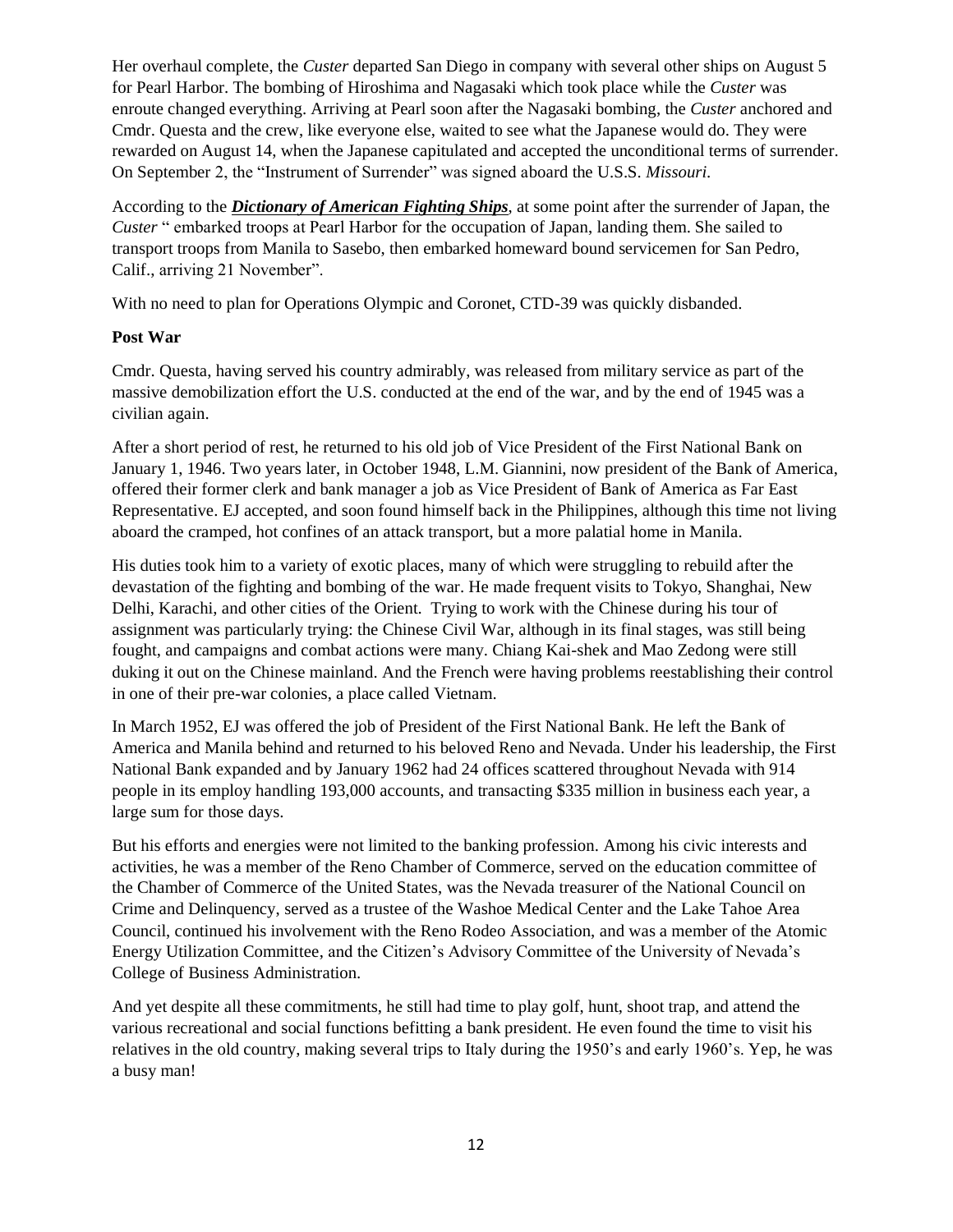But all was not joy. On November October 28, 1958, his last remaining sibling, Edith, passed away, having spent the past forty or so years living in mental hospitals. He was now alone.

Perhaps because of his beginnings working on his father's sheep ranch, EJ had more than a perfunctory interest in the activities of youth that were involved in agriculture and livestock. He became involved with the Future Farmers of America as well as the 4-H, which in 1960 recognized him for his meritorious contributions to their agricultural-livestock program.

He also took an interest in helping young people to get started in gaining business experience, and so he helped start the Junior Achievement program in high schools throughout Nevada. His involvement was such that he became a national director of Junior Achievement, as well as for the Future Farmers of America.

EJ's aid and service to education in banking and finance was recognized in 1959 when the University of Nevada bestowed an honorary degree upon him.

Because of his Italian descent, he was asked to serve as the vice-consul for Nevada by the Italian Embassy. His efforts on behalf of the embassy were such that in May 1961 the Consul-General of Italy in San Francisco conferred upon him the Cross of the Order for Merit of the Republic of Italy, the highest order that could be bestowed upon a non-citizen of Italy. Mr. Questa was the first Nevadan so honored.

Perhaps one of EJ's greatest achievements for Nevada was playing an instrumental role in getting Squaw Valley selected as the site for the 1960 Winter Olympics. He served as Chairman of the Nevada Olympic Committee, and as such worked with renown skier Wayne Poulsen, himself a graduate of the University of Nevada. Together, they were successful in snatching the ski-skate competition from the front running contender for the games, Innsbruck, Austria, during the planning stages in 1955. The 1960 Winter Games at Squaw Valley were the first televised in history and allowed millions of people to watch the games in real-time for the first time. U.S skiers saw that world class skiing was not just in Europe but could be found at home in the Tahoe Basin. Questa would also serve as a director of the 8<sup>th</sup> International Winter Olympics Committee.

#### **Final Flight**

By early 1962 a well-deserved vacation was in order. At the end of January, EJ and a close friend of his, Col. Newton "Newt" Crumley, climbed into Crumley's maroon and white executive twin engine Aero Commander and flew from Reno to Palm Springs for two weeks of relaxation and to play in a golf tournament.



*Col. Newton Crumley*

Col. Crumley was himself a former Nevada Wing commander. Born in Tonopah, Newton "Newt" Crumley had grown up in Reno, graduating from Reno High School and then from the University of Nevada. Crumley ioined the Army Air Corps, was commissioned a  $2<sup>nd</sup>$  Lt., and during his first tour of duty was one of the pilots to fly the air mail when the U.S. Government had to take that operation over.

After leaving the Air Corps, Crumley became involved in the hotel industry with his father, first operating the Commercial Hotel, and then adding the Ranchinn to their holdings. Col. Crumley was single handedly instrumental in changing the Nevada hotel and gaming industry.

Previously, nonresidents of Nevada would often travel to Nevada just for the chance to "pay their Nevada taxes". Col. Crumley hit on the idea to bring big name acts to his hotel to attract more guests and give his hotel a leg up on his competitors. Famous names of the day such as Tommy Dorsey, Chico Marx, Tex Ritter, Ted Lewis, Sophie Tucker, Paul Whitman, and many other well-known entertainers of the time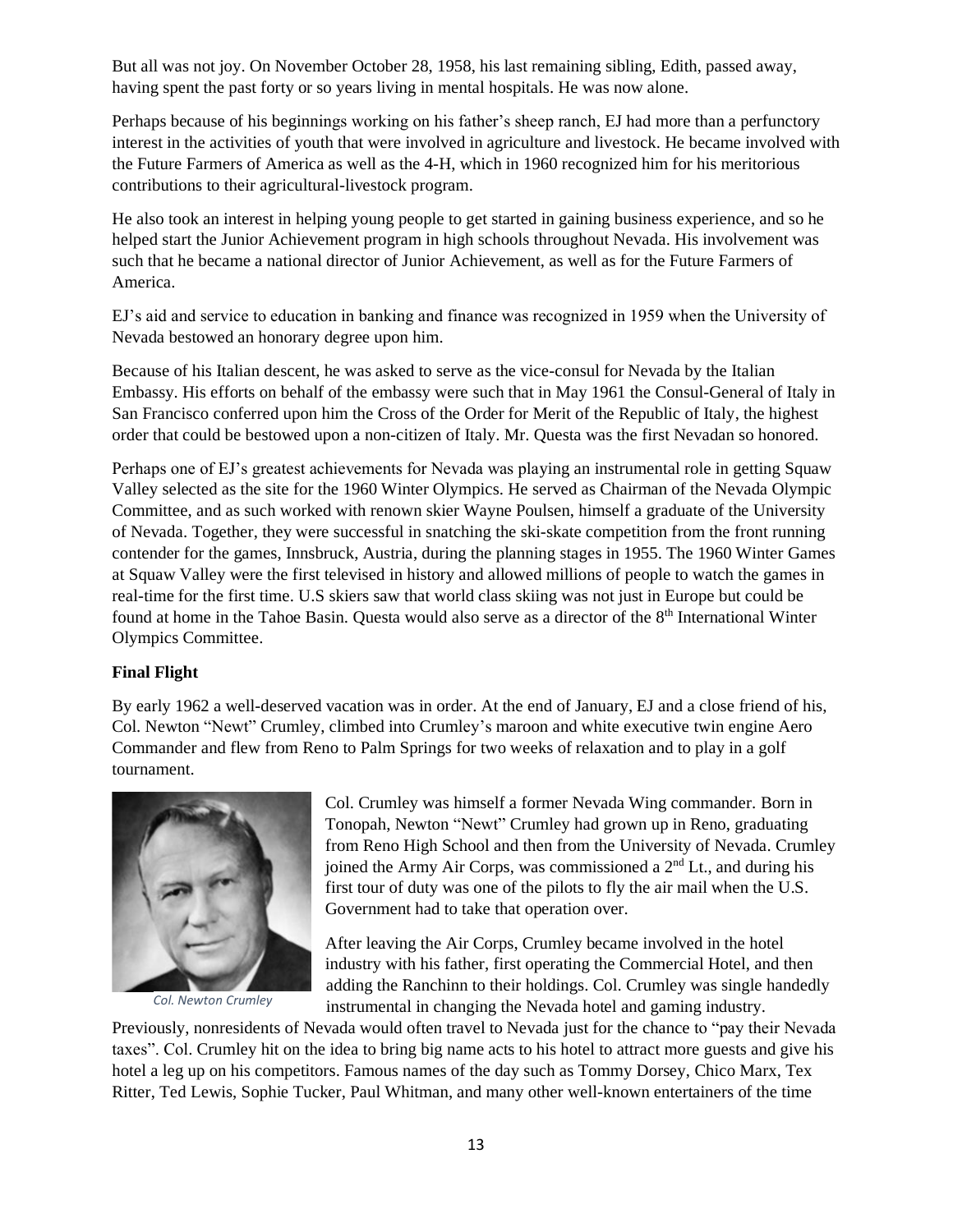played at Newt's Commercial Hotel. Hence, today's Nevada entertainment industry is the creation of Col. "Newt" Crumley.

Recalled to active duty in July 1941, Col Crumley commanded Minter Air Force Base (AFB), CA. In January 1946 Col. Crumley again left active duty, transferred to the Air Force Reserves, and was assigned as the deputy wing commander for the 93<sup>rd</sup> Bomb Wing at Castle AFB, CA, and additionally worked on several other assignments for General Curtis LeMay. At the same time Col. Crumley and his wife moved to Elko to be closer to their hotel and ranching businesses. In 1950 he was named to the Board of Regents of the University of Nevada.

On November 13, 1953 Col. Crumley took command of the Nevada Wing. His decision to move wing headquarters to Elko was not surprising since it was where he resided and was covered by the Nevada press. In June 1954 he decided to run for the Nevada Senate and resigned as wing commander (at the time National regulations prohibited wing commanders from holding elected public office). After serving as a state senator, he returned to serving on the board of regents of the University of Nevada and moved back to Reno in 1958.

Although he had sold his hotel businesses in 1955 after his father passed away, it seems he still had an interest in being a hotelier. In 1957 he formed an investment group that purchased the newly built Holiday Hotel in Reno. He was named the operating head of the hotel, and by 1961 was the majority owner. Like EJ, he was involved in a wide variety of community endeavors and was a member of several of the same organizations as well.

Col. Crumley probably returned to Reno on or about February 2, as the following day, February 3 was his 51st birthday, as well as to take care of some hotel business. He then flew back to Palm Springs on either February 9th or the morning of February 10th to pick up EJ.

Saturday February 10 would be a day of joy and tragedy. Half a world away, on the [Glienicke Bridge](https://en.wikipedia.org/wiki/Glienicke_Bridge) in [Berlin,](https://en.wikipedia.org/wiki/Berlin) U-2 pilot Francis Gary Powers was traded for Soviet KGB Col. [William Fisher](https://en.wikipedia.org/wiki/Rudolf_Abel) in a wellpublicized spy swap between the United States and the Soviet Union, bringing an end to one of the Cold War's most dramatic incidents. The world's attention would be focused on this event for the next couple of weeks, and only Nevada would care about what would transpire within their state in the next few hours.



*The Desert Sun, February 10, 1962*

That morning, the Palm Springs newspaper, *The Desert Sun,* headline screamed "Powers In Spy Trade – U2 Pilot Freed In Trade for Soviet Flyer". However, the banner at the top of the paper also ominously warned, "New Storm On Way To Rain Soaked Coast – Springs Driest Section Through Southern State". That same morning the *Los Angeles Times* noted that snow was being reported as low as 5,000 feet. Palm Springs was an island surrounded by an ocean of bad weather delivering record amounts of rain to California and Nevada.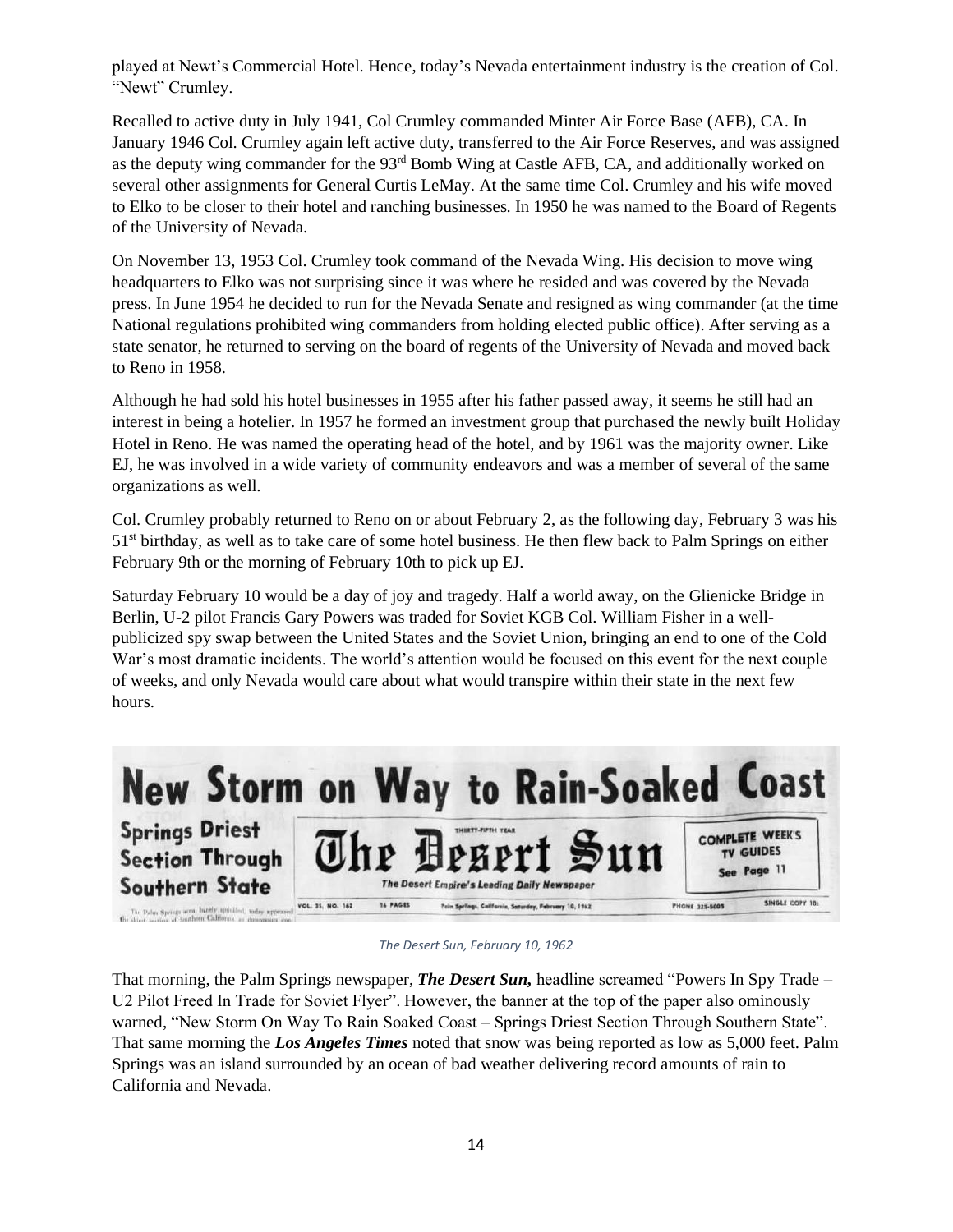Around 2:30 PM Col. Crumley strapped himself into the left seat of his Aero Commander while his friend, EJ, strapped himself into the right seat, and at 2:50 PM it was wheels up as the two pilots turned north and began their journey towards Elko. Col. Crumley, who was a high- ranking official in the Shriners, was due to officiate at a Shriners installation that night. Plans were for the pair to fly to Reno the following morning.

The weather was poor as the two cruised at 15000 feet - cloudy and with rain. At 4:18 PM Col. Crumley radioed a routine position report placing them east of Tonopah. Twelve minutes later, at 4:30 PM, Crumley radioed that he was encountering icing conditions and requested permission to climb from 15000 feet to 17000 feet (climbing to higher altitudes where the air is known to be warmer is a common practice when ice starts forming). Five minutes later Col. Crumley radioed his aircraft was "icing out of control" and he was attempting to reverse course and head to Tonopah. The ominous silence that followed indicated Col. Crumley and EJ were probably down somewhere in Monitor Valley, an area guarded by 11,800-foot peaks.

It took some time to get the search and rescue operation moving. Two H-19 Chickasaw helicopters out of Stead were fortunately already on the ground at nearby Tonopah due to another tasking but falling night conditions and weather would keep them grounded until the following morning as well as the other helicopters available at Stead. Sheriff posses were dispatched, and by 5:30 PM CAP units had been alerted. Maj James Selma was the CAP Mission Coordinator (MC's were later retitled IC's when CAP adopted the Incident Command System).

CAP aircraft were grounded for the same reasons the Air Force helicopters were, sitting on the ground, frustrated by their inability to come to the aid of two of their own. Those CAP units so equipped immediately dispatched their jeeps and their crews  $-11$  from Washoe, 7 from Hawthorne, and other jeep teams from Mineral, Nye and Clark converged on Monitor Valley and began a night of desperate searching in miserable, snowy weather.

There was still hope for the missing airmen. Col. Crumley was himself a member of the "Caterpillar Club", having twice been forced to parachute out of airplanes, and once he and his passenger had been given up for dead when their aircraft crashed, yet they both turned up very much alive days later.

Sunday morning low clouds and rain still hampered the search, but conditions did allow the two Air Force helicopters on the ground at Tonopah to get airborne and into the search area as well as eight member owned CAP aircraft (at the time member owned aircraft were often used on CAP missions). Just before noon four more Air Force helicopters went "light on the skids" and were headed for the search area. Forty other CAP aircraft and numerous other jeeps were on alert but did not leave their bases at Reno, Carson City, Elko, Ely, and Yerington due to the treacherous weather.

Just after noon, Maj. Jack Cannon, flying one of the Stead helicopters, spotted the twisted, mangled, unburned wreckage of Crumley's Aero Commander, a mile and a half off a dirt road, five miles northeast of Belmont. The four helicopters that had just left Stead were recalled; their services no longer required.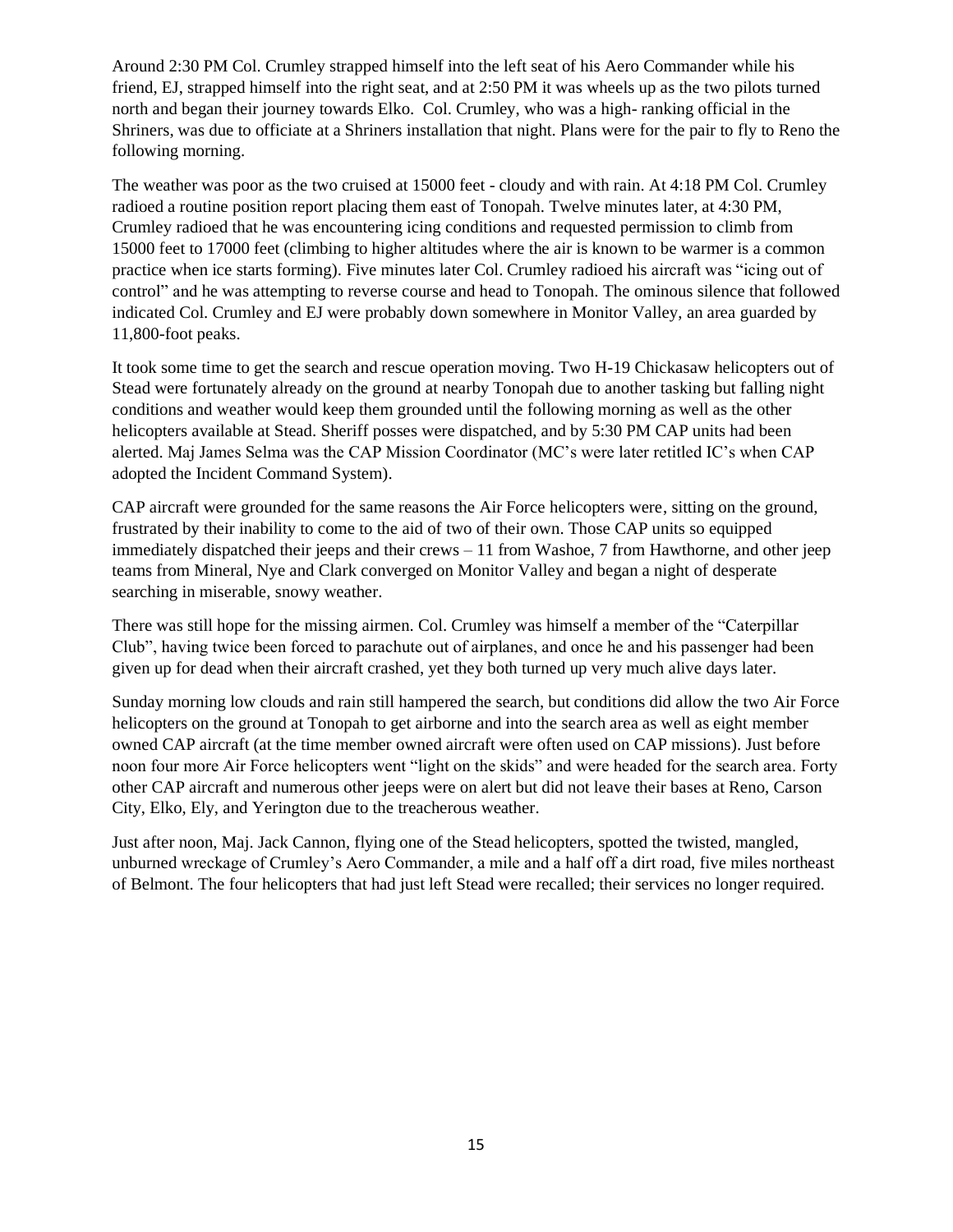

The first ground unit to arrive at the crash site was, fittingly, a CAP jeep unit, attracted to the location by the sight of the orbiting Air Force helicopter. Other CAP jeeps and sheriff posse units soon arrived. EJ's and Crumley's bodies were removed from the wreckage and transported to Tonopah where a coroner duly filled out the death certificates, then to Reno.

At the time, rules concerning speaking to the press were non-existent. Several of those who were involved with the search (CAP, USAF and law enforcement) spoke to the press, and the papers luridly printed their

statements: "the plane, iced beyond any hope of control, plunged almost straight down, at perhaps 250  $mph - 40$  mph above its normal cruising speed", "the plane just disintegrated", "one body was found partly in the wreckage, the other was about 300 yards away", and "one propeller had buried itself two feet deep". Mercifully EJ had never married or had children, so there was no immediate family to be spared from these grisly comments. Col. Crumley's widow, four daughters, and son were not so lucky.

The weather had not improved on Tuesday February 13 when the first of two funeral services were held at Trinity Episcopal Church for the two friends. Col. Crumley's was first, starting at 2 PM. The pews were filled with Nevada's finest. Non-essential personnel from nearby Stead AFB were excused from duty to attend the services. The notice in the papers describing the service in detail, and the list of pallbearers and honorary pallbearers was a veritable who's who of Nevada society.

The skies had not cleared on Wednesday either when EJ Questa's services were held, also at the same church and at the same hour as his friend's. Again, the pews were filled by many of Nevada's finest, and from across Nevada community movers and shakers attended the service. The eulogy praised many of EJ's efforts and achievements for Reno and Nevada. And, like his friend the day before, his service made the news, with numerous well-known names of the times listed as pallbearers and honorary pallbearers. After the service, several hundred mourners accompanied the funeral cortege to its destination.

Both friends and former Nevada Wing commanders were laid to rest in the Masonic section of the Mountain View Cemetery in Reno.

EJ's will left the bulk of his estate to the University of Nevada, to be used for scholarships for Nevada high school graduates active in 4-H or agriculture, scholarships that are still being granted to this day, almost 60 years after his death. Proceeds from the sale of EJ's luxury home at 142 Greenridge Drive also went to the University of Nevada. Those wishing to make donations in his memory were requested to make them to the Washoe Medical Center or St. Mary's Hospital.

Edward John Questa lives on in the legacy he left the state of Nevada: the creation of the Nevada Wing; the scholarships for Nevada students at the University of Nevada; and the numerous civic and education programs he served.

---------------------------------------------

#### **SOURCES**

Alicia Barber & Friends of the Old Huffaker School, "Historic Huffaker Schoolhouse," *Reno Historical*, accessed April 25, 2021, [https://www.renohistorical.org/items/show/170.](https://www.renohistorical.org/items/show/170)